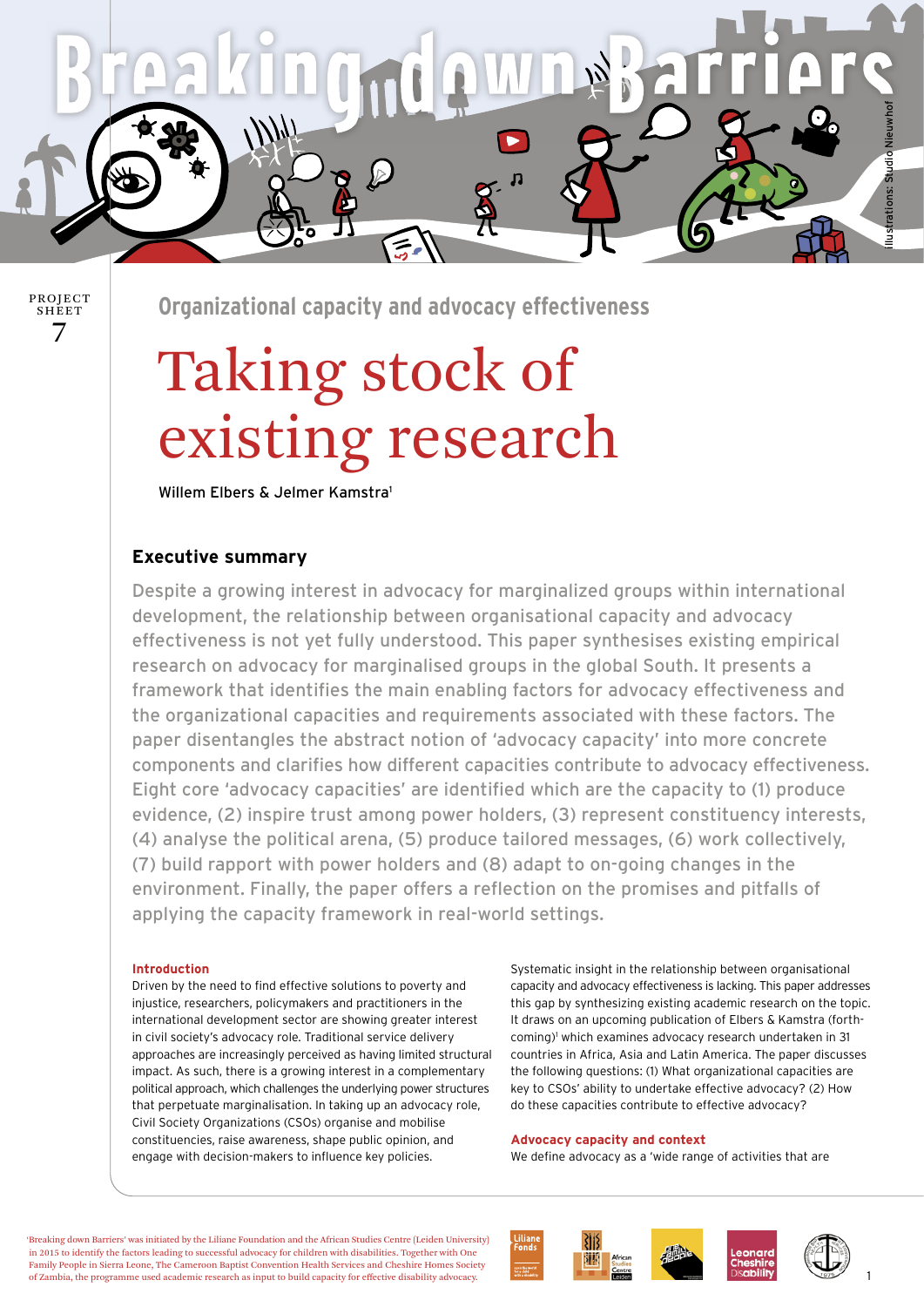## Broaking down Barriors organizational capacity and advocacy effectiveness. Taking stock of existing research

conducted to influence decision makers at different levels with the overall aim of combatting the structural causes of poverty and injustice'. This makes advocacy especially relevant in a development context where large groups of people are left behind. Advocacy then becomes a tool for these marginalised groups to take matters into their own hands and stand up for their rights.

While this paper assumes that organizational capacity is a major determinant of advocacy effectiveness, it is important to point out that effectiveness also depends on enabling or constraining contextual factors. Examples of such factors are the openness of the political regime, existing policies and treaties that might provide leverage, the presence or absence of allies within the government and the potential to form alliances. This means that even if an organization has the 'right' capacities to engage in advocacy, the environment may be such that chances for success are limited from the onset. The opposite is also possible: an organization may have relatively few capacities but may still be able to be effective due to a favourable context.

#### **Capacity framework**

Table 1 summarizes the most important elements for advocacy effectiveness. It distinguishes between (1) enabling factors for advocacy effectiveness, (2) capacities needed to create these factors, and (3) the organisational requirements underlying these capacities. While the table identifies eight capacities associated with effective advocacy, their actual relevance in practice depends on the context. The same holds for the organizational requirements associated with each capacity.

#### **Produce evidence**



A CSO's persuasiveness depends for an important part on the credibility of its claims. This requires the capacity to produce evidence. Besides making power holders more susceptible to influencing, a well-documented factual basis increases the chances of media coverage. Being able to gather evidence is particularly important in countries where governmental agencies are underresourced and lack up-to-date knowledge and expertise. Governmental agencies may want to use CSOs as a source of knowledge and expertise, which the latter can use to gain access to power holders. In terms of organisational requirements, CSOs either need to have in-house research capacity or maintain relations with reputable knowledge institutes for producing evidence. In dealing with the latter, CSOs have to be able to commission and critique research.

**Table 1. Effective advocacy: enabling factors, capacities and organizational requirements**

| <b>Related Capacities</b>                     | <b>Key organisational requirements</b>                                                                                                                                                                   |
|-----------------------------------------------|----------------------------------------------------------------------------------------------------------------------------------------------------------------------------------------------------------|
| Produce evidence                              | - In-house research skills<br>- Relations with knowledge institutes<br>Ability to commission and critique research                                                                                       |
| Inspire trust among<br>power holders          | - Ability to cultivate a good reputation<br>- Track record<br>Integrity<br>- Capable leadership                                                                                                          |
| Represent                                     | - Clear constituency<br>constituency interests - Channels of communication with constituency<br>- Mechanisms for participation and accountability                                                        |
| Analyse the political<br>arena                | - Ability to conduct stakeholder and institutional analyses<br>- Access to information<br>Knowledge of relevant laws, policies and treaties                                                              |
| Produce tailored<br>messages                  | - Ability to frame, target and time messages<br>Relations with audiences and media channels                                                                                                              |
| Coalition of likeminded Work collectively     | - Willingness to work together<br>- Ability to maintain external relations<br>- Awareness of one's added value and complementarity to others                                                             |
| Build rapport with<br>power holders           | - Ability to find common ground<br>- Ability to analyse power holders' personal and institutional interests<br>- Proximity to power holders                                                              |
| Adapt to on-going<br>environmental<br>changes | - Organisational structures, procedures and culture which accommodate flexibility<br>- Ability to detect and act upon relevant changes in the environment<br>Ability to reflect upon validity of tactics |
|                                               |                                                                                                                                                                                                          |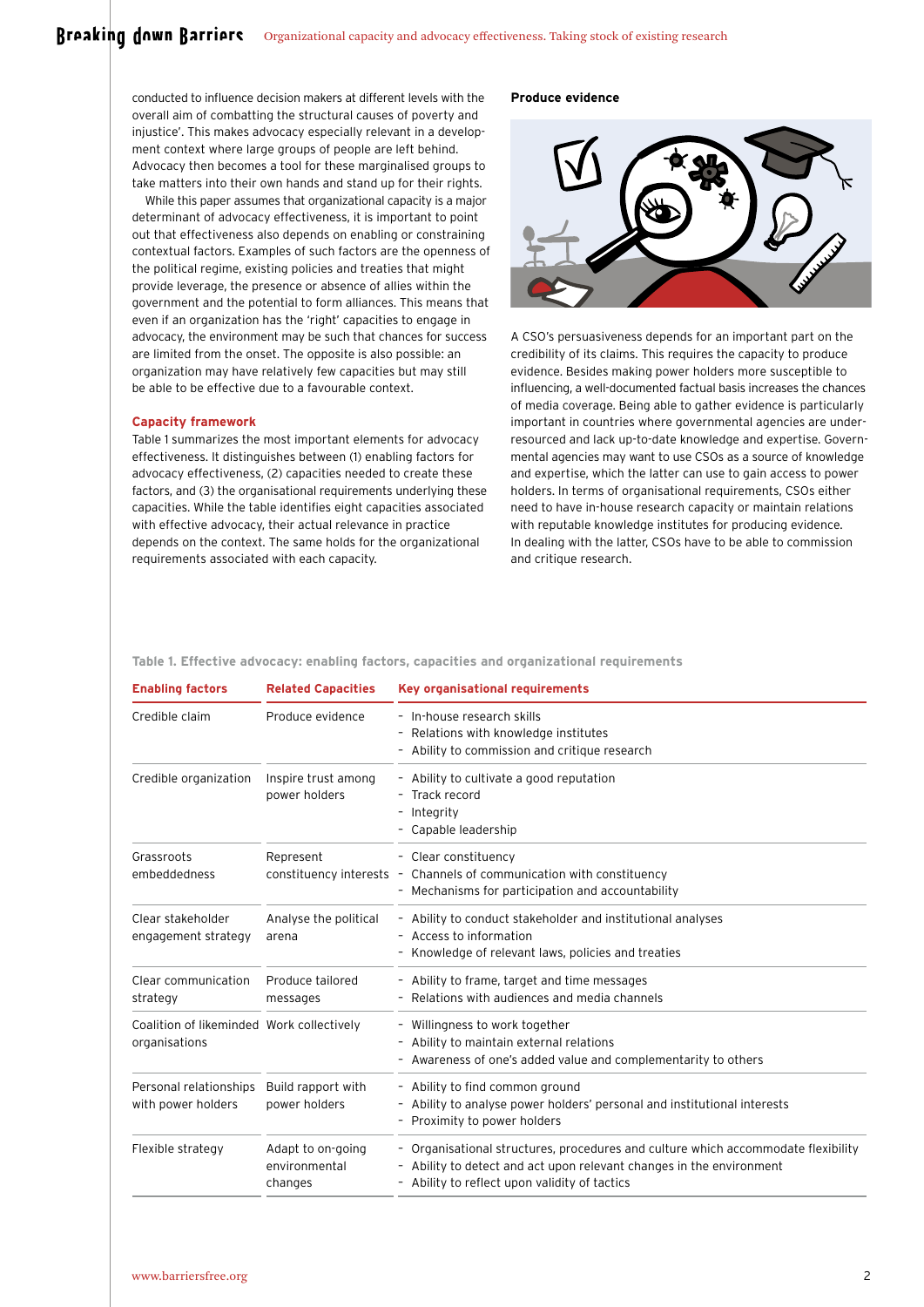#### **Inspire trust amongst power holders**



CSOs have a bigger chance of influencing power holders when they are perceived as credible organisations. As credibility is closely related to trust, CSOs need to have the capacity to inspire trust among power holders. Trust is the firm belief in the reliability, truth, or ability of someone or something. It is based on relations and perceptions, and therefore has to be carefully built and maintained over time. This implies that the ability to cultivate one's reputation as a trustworthy CSO is a key organisational requirement. Trust however, is not only built on image, but also stems from substance and actions, namely from having a track record in a particular field, from integrity, and from having a reputable leadership. As a record of past performance, a track record is typically taken as an indicator of likely future performance. CSOs which are perceived to be good at what they do are more likely to be viewed as a reliable party. Similarly, act consistently in accordance with their core principles, they also are more likely to be viewed as a reliable party. Finally, capable leadership is associated with all of the above, namely, strong organizational performance, integrity and reputation.

#### **Represent constituency interests**



Whether advocacy is for, with or by marginalised groups, CSOs need some form of grassroots embeddedness to be seen as legitimate advocates. This requires CSOs to have the capacity to represent constituency interests. This is not self-evident as CSOs often fail to clarify in whose name they speak, why they are authorized to act, and to whom they are accountable. To be able to represent constituency interests, CSOs first of all need a clear constituency with whom they communicate regularly. Ultimately, claims about representation are only credible when the views, needs and interests of the marginalized groups are accurately taken into account. This can be achieved by taking a participatory approach throughout the advocacy process. Besides enhancing credibility, this also contributes to a sense of ownership by constituencies, especially when paired with strong accountability mechanisms towards them. Additionally, participation forms the basis for mobilization which may be necessary for sending a strong message.

#### **Analyse the political arena**



Effective advocacy strategies require a stakeholder engagement strategy that identifies relevant stakeholders (i.e. power holders, allies and opponents) and outlines a suitable relational approach towards them. This requires the capacity to analyse the political arena. Besides the stakeholders within the arena, also the nature of the arena itself is of importance. Relevant power holders may be located at different levels (i.e. local, regional, national) depending on the issue and the political system (i.e. centralized or decentralized). In terms of organisational requirements, CSOs need to be able to conduct stakeholder and institutional analyses, and have appropriate access to information to feed into such analyses. They need to be able to gather information from a variety of sources (i.e. government, media, research) to get a clear picture on stakeholder interests and positions. Knowledge of relevant laws, policies and treaties is equally important as it can provide opportunities for dialogues with power holders.

#### **Produce tailored messages**



To motivate power holders, constituencies, the wider public, and potential allies to take action, CSOs need a clear communication strategy. Strategic communication is about the capacity to produce tailored messages that succeed in touching hearts (beliefs, values) and minds (interests). Regarding organisational requirements, CSOs need to be able to frame, target and time messages. This is about formulating narratives that resonate with the norms, values and interests of target audiences, whilst aligning communication with key events (i.e. elections, international summits) to maximize impact. Additionally, CSOs need to understand the pro's and con's of different communication channels for reaching different audiences. For example, some audiences are best reached through national media, while others are best reached through social media, songs or theatre. Relationships with media outlets and journalists are typically helpful for access and coverage.